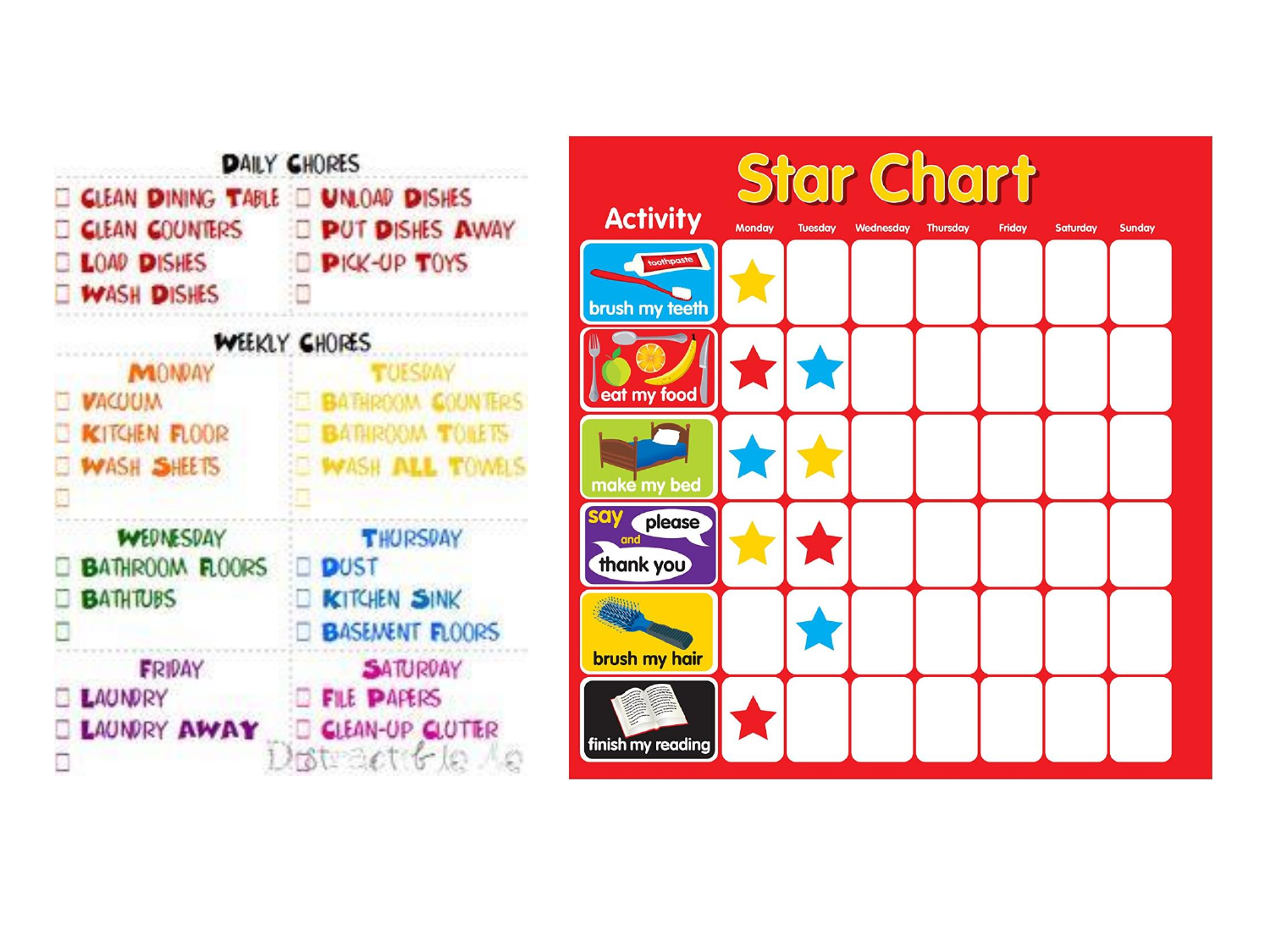'This is the covenant that I will make with the people of Israel after that time,' declares the LORD. 'I will put my law in their minds

and write it on their hearts…… Jeremiah 31:33



'Do not think that I have come to abolish the Law or the Prophets; I have not come to abolish them but to fulfil them. Matt 5:17

'A new command I give you: love one another. As I have loved you, so you must love one another. John 13:34



'"Love the Lord your God with all your heart and with all your soul and with all your mind." This is the first and greatest commandment. And the second is like it: "Love your neighbour as yourself." All the Law and the Prophets hang on these two commandments.' Matt34:37-40